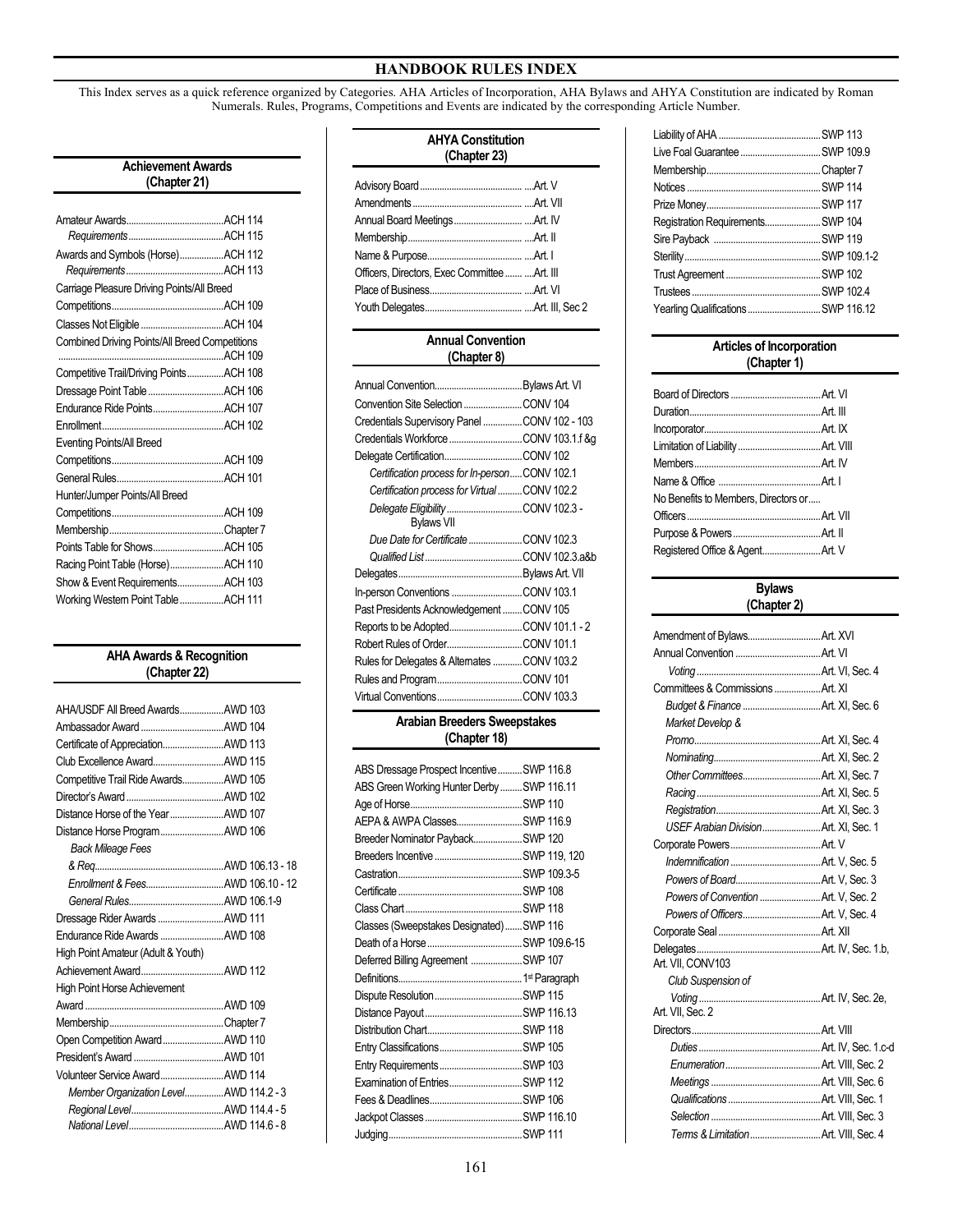This Index serves as a quick reference organized by Categories. AHA Articles of Incorporation, AHA Bylaws and AHYA Constitution are indicated by Roman Numerals. Rules, Programs, Competitions and Events are indicated by the corresponding Article Number.

*Herd Work/Ranch Cutting...................*REQ 118

| Membership CategoriesArt. III, Sec. 1         |  |
|-----------------------------------------------|--|
|                                               |  |
|                                               |  |
|                                               |  |
| Multi-Owner MemberArt. III, Sec. 1.f          |  |
| Single Event                                  |  |
|                                               |  |
|                                               |  |
|                                               |  |
|                                               |  |
|                                               |  |
| Club Reinstatement Art. IV, Sec. 2.i          |  |
|                                               |  |
|                                               |  |
| Suspension Voting Rights Art. VII, Sec. 2     |  |
|                                               |  |
| Membership Year & DuesArt. III, Sec. 2        |  |
|                                               |  |
|                                               |  |
|                                               |  |
|                                               |  |
|                                               |  |
|                                               |  |
|                                               |  |
|                                               |  |
|                                               |  |
|                                               |  |
|                                               |  |
|                                               |  |
| Vice President DutiesArt. IX, Sec. 6          |  |
|                                               |  |
| Regional Board of Delegates Art. IV, Sec. 1.a |  |
|                                               |  |

#### **Class Requirements (Chapter 12)**

| Class Procedures - Regional & National Classes |  |
|------------------------------------------------|--|
| Comparative - HalterREQ 815                    |  |
|                                                |  |
|                                                |  |
|                                                |  |
|                                                |  |
| Posting Judges' CardsREQ 803                   |  |
|                                                |  |
|                                                |  |
| <b>Class Requirements</b>                      |  |
| Amateur/Amateur OwnerREQ 103                   |  |
| Breeding/In-HandREQ 105                        |  |
| Cutting Horse ClassesREQ 106                   |  |
| Dressage/Western Dressage ClassesREQ 107       |  |
| Equitation Classes REQ 108                     |  |
| Futurity ProgramsREQ 110                       |  |
| General Requirements REQ 101                   |  |

| Jumper RequirementsREQ 111                    |  |
|-----------------------------------------------|--|
| Leveling RequirementsREQ 121                  |  |
|                                               |  |
| Performance Halter REQ 112                    |  |
| Ranch Sorting RequirementsREQ 113             |  |
| Regional Requirements REQ 102                 |  |
| Sport Horse Requirements  REQ 114             |  |
| Sweepstakes ClassesREQ 104                    |  |
| Team Penning ClassesREQ 115                   |  |
|                                               |  |
| Western DressageREQ 119                       |  |
| Working Hunter ClassesREQ 117                 |  |
| Working Western ClassesREQ 120                |  |
| Young Horse DressageREQ 107.7-12              |  |
|                                               |  |
|                                               |  |
| Miscellaneous National Classes                |  |
| Canadian National Arabian 2 Year Old          |  |
|                                               |  |
| Yearling Classes  REQ 301                     |  |
| Posting Judges' CardsREQ 203                  |  |
| Scoring/Judging Specific Classes              |  |
|                                               |  |
| Dressage/Westem Dressage REQ 208              |  |
|                                               |  |
|                                               |  |
|                                               |  |
|                                               |  |
|                                               |  |
|                                               |  |
| Working Western REQ 814                       |  |
|                                               |  |
|                                               |  |
| Code of Ethics & Sportsmanship<br>(Chapter 3) |  |
|                                               |  |
|                                               |  |
|                                               |  |
| Application of Code ETHICS 102                |  |
| Acting as Agent/Contracted  ETHICS 102.4      |  |
|                                               |  |
| 302.2                                         |  |
| Single Event Member ETHICS 102.3              |  |
| Ethical Considerations ETHICS 103             |  |
|                                               |  |
| <b>Ethical Practice Review</b>                |  |
|                                               |  |
| Genetic Considerations  ETHICS 103.7-.8       |  |
| Probable Cause Panel (PCP) ETHICS 106         |  |
|                                               |  |
|                                               |  |
| Rules & Procedures ETHICS 108                 |  |
| Initiation of Complaints ETHICS 108.2         |  |
| Probable Cause ReviewETHICS 108.5             |  |
|                                               |  |

## **Committee Rules (Chapter 5) Committee Appointments** *AHYA Board*.........................................Chap. 22 *Board Elected*.......................................CBP 109.5 *Convention Elected*..............................CBP 109.2  *President Appointed* ............................CBP 109.1 *Purebred Arabian Trust Appointed.....* ..Bylaws, Art. XI, Sec. 3.a & 4.a **Committee/Commission/Board/Panel Descriptions** Agenda & Resolutions Committee.....CBP 111.1 AHA Futurity Commission...................CBP 111.2 AHA National Distance Commission.CBP 111.3 Amateur Committee.............................CBP 111.4 Annual Convention Planning Committee ............................................CBP 111.5 Arabian Breeders Sweepstakes Commission..........................................CBP 111.6 Arabian Breeders Sweepstakes Trust ......................................................CBP 111.7 Arabian Horse Youth Association Board ..CBP 111.8 Awards Committee..............................CBP 111.9 Breeding/In-Hand Committee.............CBP 111.10 Budget & Finance Committee ............CBP 111.11 Bylaws Committee...............................CBP 111.12 Commissioner's Review Panel...........CBP 111.13 Competition Advisory Committee.......CBP 111.14 Distance Riding Committee................CBP 111.15 Dressage & Western Dressage Committee ............................................CBP 111.16 Education/Evaluation Commission ....CBP 111.17 Equine Stress/Research & Education CBP 111.18 Equitation/Showmanship Committee.CBP 111.19 Ethical Practice Review Board (EPRB) ...CBP 111.20 Eventing & Driving Committee............CBP 111.21 Handbook Re-Write Task Force.........CBP 112.1 Hunter & Jumper Committee..............CBP 111.22 Internal Audit Committee.....................CBP 111.23 Judges & Stewards Selection Committee ....CBP 111.24 Judges & Stewards Steering Committee ...............................................................CBP 111.25 Local Level Committee........................CBP 111.26 Market Development & Promotion Committee ............................................CBP 111.27 Membership Committee......................CBP 111.28 National Show Commissions..............CBP 111.29 National Shows Directorate ................CBP 111.30 Nominating Committee........................CBP 111.31 Probable Cause Panel ........................CBP 111.32 Professional Horsemen Committee...CBP 111.33 Racing Commission.............................CBP 111.34 Registration Commission....................CBP 111.35 Resolution 5-90 Committee................CBP 111.36 Sport Horse Committee.......................CBP 111.37 USEF Arabian Division Committee....CBP 111.38

 *Decision* ................................................ETHICS 108.12 *Penalties* ...............................................ETHICS 108.13 Unethical Transfers (Ama. Owners)........ETHICS 104.12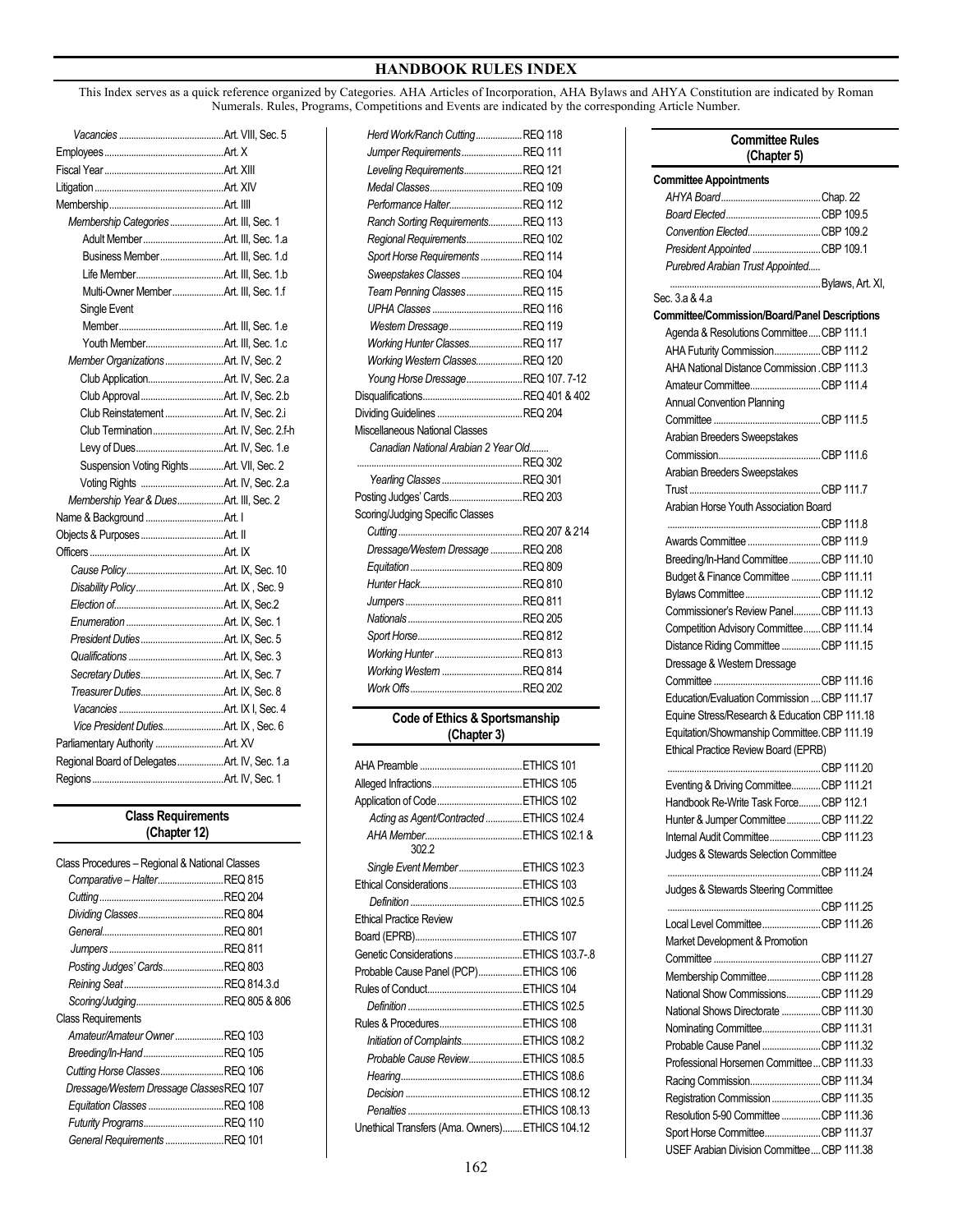This Index serves as a quick reference organized by Categories. AHA Articles of Incorporation, AHA Bylaws and AHYA Constitution are indicated by Roman Numerals. Rules, Programs, Competitions and Events are indicated by the corresponding Article Number.

| Working Westem Horse CommitteeCBP 111.39 |  |
|------------------------------------------|--|
| Youth Committee CBP 111.40               |  |
| General Rules for Committees CBP 101     |  |
|                                          |  |
|                                          |  |
| Contracts & Authority to BindCBP 102     |  |
|                                          |  |
| Duties of MembersCBP 101.3               |  |
| Effective Date of BOD                    |  |
|                                          |  |
| Executive Limitations CBP 108            |  |
| Quorum and Open MeetingsCBP 106          |  |
| Serving on a CommitteeCBP 101.2          |  |
| Tier "A" CommitteesCBP 109               |  |
| Tier "B" CommitteesCBP 110               |  |
|                                          |  |
|                                          |  |
|                                          |  |

## **Competitive Trail Rides/Driving (Chapter 13)**

| Approved Open RidesCT 106               |  |
|-----------------------------------------|--|
| Approved Ride/Drive                     |  |
|                                         |  |
| 107                                     |  |
| National Championship Ride CT 112       |  |
|                                         |  |
|                                         |  |
|                                         |  |
|                                         |  |
|                                         |  |
|                                         |  |
| Handling, Care & StablingCT 102.4       |  |
| Judging ProceduresCT 102.6              |  |
| Management of Ride/Drive CT 102.2       |  |
|                                         |  |
| Ride/Drive OfficialsCT 102.9            |  |
| Riders/Drivers Meetings CT 102.3        |  |
|                                         |  |
|                                         |  |
| Qualifications for Reg. CTRCT 110       |  |
| Recognized AHA Rides/Drives CT 101      |  |
| Recognized AHA Ride/Drive ResultsCT 105 |  |
| Regional Championship ResultsCT 111     |  |
| Regional Championship RidesCT 109       |  |

### **Delinquent Payment & Suspensions (Chapter 4)**

| Conduct Resulting in Suspension SUS 102    |  |
|--------------------------------------------|--|
|                                            |  |
|                                            |  |
| Multiple Violations of Non-Payment SUS 105 |  |
| Removal of Suspension SUS 104              |  |

| <b>Endurance Rides</b><br>(Chapter 17)     |  |  |
|--------------------------------------------|--|--|
| Administration of National Ride<br>END 102 |  |  |
| Administration of Regional Ride  END 108   |  |  |
| General Rules for Nat'l. Ride END 103      |  |  |
| General Rules for Reg. Rides END 109       |  |  |
|                                            |  |  |
|                                            |  |  |
| National Qualifying Rides  END 106         |  |  |
| National Ride Rules  END 104               |  |  |
|                                            |  |  |
| Qualifications for Nat'l.                  |  |  |
|                                            |  |  |
| Qualifications for Reg.                    |  |  |
|                                            |  |  |
| Recognized AHA Rides END 114               |  |  |
|                                            |  |  |
| Regional Ride Rules  END 110               |  |  |
|                                            |  |  |
|                                            |  |  |

### **Futurity Breeding & In-Hand (Chapter 16)**

| Prize Money Pay-Out Procedure FUT 105 |  |
|---------------------------------------|--|

### **Frequent Rider Program (Chapter 6)**

#### **Judges & Stewards (Chapter 13)**

| Specialty Classes/JudgesOFFC 104 |  |
|----------------------------------|--|
|                                  |  |

#### **Membership (Chapter 7)**

| Judges & Stewards Requirements MEM 105.1 |  |
|------------------------------------------|--|
| Membership Categories MEM 102,           |  |
| Bylaws Art. III                          |  |
|                                          |  |
| Business Member MEM 102.4                |  |
|                                          |  |
| Multi-Owner Member MEM 102.6             |  |
| Single Event Member MEM 102.5            |  |
|                                          |  |
|                                          |  |
|                                          |  |
|                                          |  |
|                                          |  |
| Regional & National Requirements MEM 107 |  |
| Shows & Events RequirementsMEM 105       |  |
| Single Event Membership  MEM 106         |  |

## **Open Qualifying Competitions (Chapter 15)**

| Carriage Pleasure Driving Enrollment   |  |
|----------------------------------------|--|
| OPEN 104                               |  |
|                                        |  |
| Combined Driving Enrollment OPEN 104   |  |
|                                        |  |
| Competitive Trail Ride/Drive  OPEN 105 |  |
|                                        |  |
|                                        |  |
|                                        |  |
|                                        |  |
| Results Reporting OPEN 101.2.-7        |  |
| Dressage Driving Enrollment OPEN 104   |  |
| Results Reporting OPEN 104.2-6         |  |
|                                        |  |
|                                        |  |
| Eventing/Trials Enrollment  OPEN 104   |  |
| Results Reporting OPEN 104.2-6         |  |
| Hunter Hack EnrollmentOPEN 102         |  |
|                                        |  |
|                                        |  |
| Results Reporting OPEN 102.2-6         |  |
|                                        |  |
| Reined Cow Enrollment OPEN 103         |  |
| Results Reporting OPEN 103.2.-6        |  |
| Westem Dressage Enrollment OPEN 101    |  |
| Results Reporting OPEN 101.2.-7        |  |
| Working Cow Horse Enrollment OPEN 103  |  |
| Results Reporting OPEN 103.2.-6        |  |
| Working Hunter Enrollment OPEN 102     |  |
|                                        |  |
|                                        |  |

## **Performance Futurity/Maturity (Chapter 20)**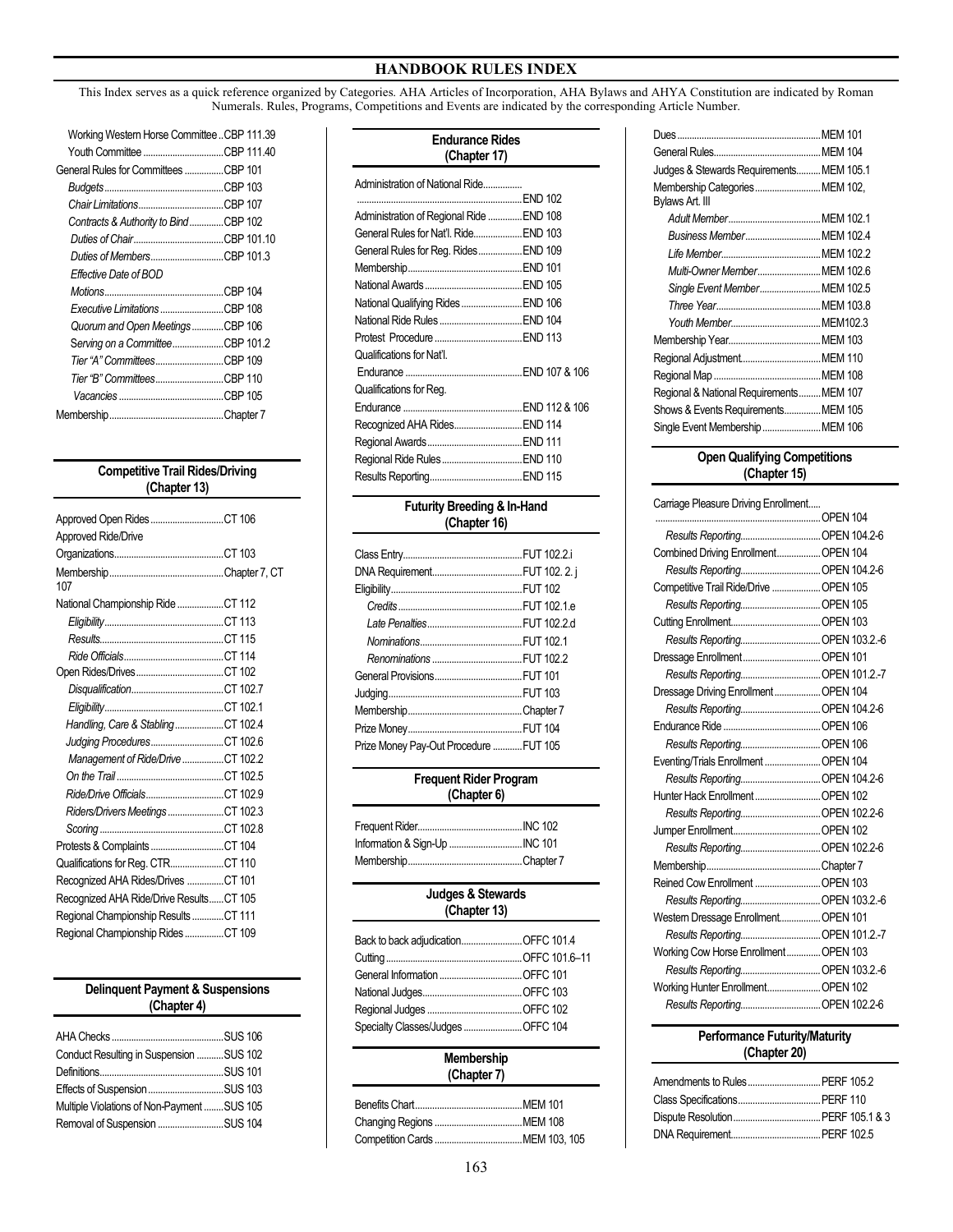This Index serves as a quick reference organized by Categories. AHA Articles of Incorporation, AHA Bylaws and AHYA Constitution are indicated by Roman Numerals. Rules, Programs, Competitions and Events are indicated by the corresponding Article Number.

| Examination/Verification of Entries PERF 103 |  |
|----------------------------------------------|--|
|                                              |  |
|                                              |  |
|                                              |  |
|                                              |  |
|                                              |  |
|                                              |  |
|                                              |  |
|                                              |  |
|                                              |  |
|                                              |  |
|                                              |  |
| Prize Money Pay-Out Procedures PERF 112      |  |
|                                              |  |
|                                              |  |

### **Qualifications (Regional & National) (Chapter 14)**

| Amateur/Amateur Owner QUAL 107             |  |
|--------------------------------------------|--|
| Arabian Breeders SweepstakesQUAL 106       |  |
|                                            |  |
|                                            |  |
| Class Extensions/DefinitionsQUAL 120       |  |
| Classes Which Do Not CountQUAL 102         |  |
| Eligibility Protest ProceduresQUAL 105     |  |
|                                            |  |
|                                            |  |
|                                            |  |
|                                            |  |
|                                            |  |
|                                            |  |
|                                            |  |
|                                            |  |
| Regional & National Qualification QUAL 121 |  |
|                                            |  |
|                                            |  |
|                                            |  |
|                                            |  |

### **Recognized Qualifying Shows (Chapter 11)**

| Boards, Commissions & Committees Exhibitor Guidelines |  |
|-------------------------------------------------------|--|
|                                                       |  |
| Conduct/SportsmanshipCOMP 101                         |  |
|                                                       |  |
|                                                       |  |
| Dispensation (Breeding/In-Hand)COMP 510               |  |
| Drug Testing/Measurement of ShoesCOMP 104             |  |
| <b>Entry Form Requirements</b>                        |  |
| Local AHA ShowsCOMP 401                               |  |
|                                                       |  |
|                                                       |  |
|                                                       |  |
| Insurance RequirementCOMP 201.10                      |  |
|                                                       |  |
|                                                       |  |
|                                                       |  |

| <b>Prize List Requirements</b>                     |  |
|----------------------------------------------------|--|
| Local AHA ShowsCOMP 301                            |  |
| Membership StatementCOMP 301.10                    |  |
|                                                    |  |
|                                                    |  |
| Recognition                                        |  |
| All Recognized ShowsCOMP 201                       |  |
| Automatic approvalCOMP 202.1.c                     |  |
| Combined Regionals COMP 205.11                     |  |
|                                                    |  |
| Director ApprovalCOMP 202                          |  |
|                                                    |  |
| Pacific Slope, East Coast, Eastern & Western       |  |
| Canadian Breeders ChampionshipsCOMP 205            |  |
| Regional ShowsCOMP 205                             |  |
| Registration RequirementsCOMP 207                  |  |
| Rule Violations/PenaltiesCOMP 105                  |  |
| Scoring Systems - Approved                         |  |
|                                                    |  |
| Comparative - Halter COMP 509.6,<br><b>REQ 215</b> |  |
| European System COMP 505                           |  |
| Majority Opinion System (MOS)COMP 506              |  |
|                                                    |  |
| Performance HalterCOMP 507.2-5 &                   |  |
| 508.6                                              |  |
| Regional SystemsCOMP 508                           |  |
| Single Judge System COMP 501                       |  |
| Three Judge System COMP 504                        |  |
| Three Judge Total PointCOMP 503                    |  |
|                                                    |  |
| Show Reporting                                     |  |
|                                                    |  |
| Judges/Show Management FormsCOMP 601               |  |
| Regional Show ResultsCOMP 604                      |  |
| Show/Event ResultsCOMP 603                         |  |

## **Registration (Chapter 10)**

| Amendments to RulesREG 154             |  |
|----------------------------------------|--|
| Anglo-Arabian Domestic                 |  |
|                                        |  |
| Anglo-Arabian Imported In Utero        |  |
|                                        |  |
| Anglo-Arabian Imported                 |  |
|                                        |  |
| Arabian Domestic Requirements REG 101  |  |
| Arabian Imported In Utero Requirements |  |
|                                        |  |
| Arabian Imported Requirements REG 105  |  |
| Arabian Racing                         |  |
| Certificate of Registration  REG 152   |  |
| Denial for Certificate of              |  |
|                                        |  |
|                                        |  |
| Transfer of Registration REG 125       |  |
| <b>Artificial Insemination</b>         |  |
| Arabians Using Imported SemenREG 112   |  |
| Arabians Using Semen Transported or    |  |
|                                        |  |

 *Stored*....................................................REG 111 *Half-Arabians/Anglo-Arabians Using Imported Semen fromPurebred*........REG 114 *Half-Arabians/Anglo-Arabians Using Imported Semen from Non-Purebred*......................................REG 115  *Half-Arabians/Anglo-Arabians Using Transported Semen*............................REG 113  *Using Semen Not Transported or Stored*...................................................REG 110 Authorizations............................................REG 120 **Canadian Horses** *Entering U. S. or Mexico*......................REG 150 *Entering U. S. orMexico In Utero*.......REG 151 Cancellation of Registration .....................REG 137 *Decision* ................................................REG 137.9 *Hearing*..................................................REG 137.8 *Procedure for Cancellation*..................REG 137.1-4 *Publication of Cancellation*..................REG 137.10 *Request for Hearing*.............................REG 137.5-7 Certificate of Registration .........................REG 119 *Cancellation Upon Death*....................REG 135 *Castration*..............................................REG 133 *Duplicates*.............................................REG 129 *Exchanges for Racing*.........................REG 128 *Markings or Color Changes*................REG 132 *Name Changes*....................................REG 131  *Replacements* ......................................REG 130 Denial of Application for Registration................................................REG 136 *Decision* ................................................REG 136.5 *Hearing*..................................................REG 136.4 *Request for Hearing*.............................REG 136.1-3 Disciplinary Proceedings..........................REG 138 *Agent and Employees*.........................REG 138.7 *Decision* ................................................REG 138.5 *Hearing*..................................................REG 138.4 *Investigation*..........................................REG 138.1 *Notice of Charges* ................................REG 138.2 *Penalties* ...............................................REG 138.6 *Publication* ............................................REG 138.8 *Restoration of Privileges*......................REG 138.9 *Temporary Suspension*.........................REG 138.3 DNA Typing ..............................................REG 102.8, 105.6-7 & 116 **Embryo/Oocyte Transfer** *Anglo-Arabian Requirements* .............REG 122 *Arabian Requirements*.........................REG 121 *Half-Arabian Requirements*.................REG 122 **Exportation of Horses** *Arabians from U. S. or Mexico*............REG 144 *Arabians from U.S. or Mexico to ........ Canada* .................................................REG 145 *With Export Certificate or .................... Endorsement*........................................REG 148 *Without Export Certificate or .............. Endorsement*........................................REG 149 Exportation of Semen for Arabians .........REG 146 42-Day Rule...............................................REG 108